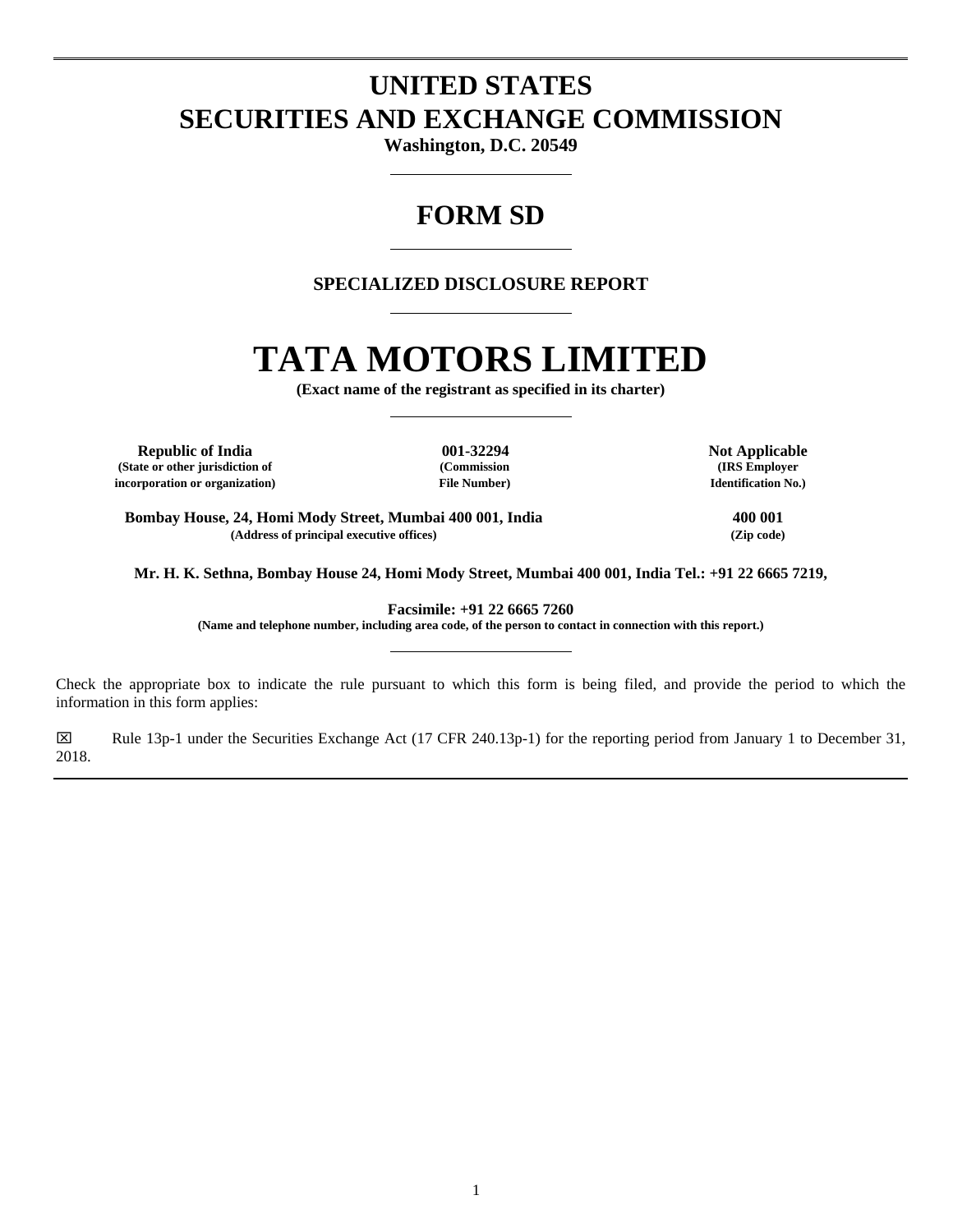# **Introduction**

This Specialized Disclosure Report on Form SD ("SD Report") of Tata Motors Limited ("TML", "we", "us" or "our") for the calendar year ended December 31, 2018 is presented to comply with Rule 13p-1 under the Securities Exchange Act of 1934, which implements the disclosure requirements related to conflict minerals under the Dodd-Frank Wall Street Reform and Consumer Protection Act of 2010 (the "Dodd-Frank Act"). Conflict minerals are defined in Form SD to include cassiterite, columbite-tantalite, gold, wolframite and their derivatives (tin, tantalum and tungsten) ("3TG Minerals").

# **Company Overview**

This SD Report has been prepared by management of TML. This SD Report includes information pertaining to the manufacturing activities of TML in India and those of its significant vehicle manufacturing subsidiaries, Jaguar Land Rover Automotive plc ("JLR"), and Tata Daewoo Commercial Vehicle Company Limited ("TDCV"). TML is an automobile company. TML conducts automotive operations including activities relating to the development, design, manufacture, assembly and sale of vehicles, as well as related parts and accessories. TML's product lines consist of automobiles and related products in the passenger, utility, and light as well as medium and heavy commercial vehicle segments. TML conducts manufacturing operations in India, the United Kingdom, South Korea, Thailand and South Africa. TML manufactures and sells a range of automobiles in the commercial vehicle, passenger vehicle and military vehicle segments.

# **Item 1.01 Conflict Minerals Disclosure and Report**

## **Conflict Minerals Disclosure**

TML manufactures a wide range of automobiles and is involved in various automotive operations. TML has determined that in order to carry out such activities 3TG Minerals may have been necessary for the functionality or production of certain products that it manufactured (or contracted to be manufactured). Accordingly, in order to support and promote the objectives of the Dodd-Frank Act as it relates to conflict minerals, TML built on its compliance efforts in 2014, 2015, 2016, 2017 and 2018 and pursued a detailed action plan for the 2018 reporting year. Following its reasonable country of origin inquiry ("RCOI"), communications with actual and potential 3TG Minerals suppliers and other due diligence efforts, as of the date of this SD Report for the year ended December 31, 2018, TML is in the process of determining which suppliers use 3TG Minerals and the origin and chain of custody of 3TG Minerals used in its products.

TML intends to continue to develop its Conflict Minerals Compliance Program to be in compliance with the framework in the Organisation for Economic Co-operation and Development ("OECD") Due Diligence Guidance for Responsible Supply Chains of Minerals from Conflict-Affected and High-Risk Areas, Second Edition 2013 and the related supplements on 3TG Minerals in all material respects.

TML's RCOI employed a combination of measures to determine whether the necessary conflict minerals in TML products originated from Covered Countries (as defined below). TML's primary means of determining the country of origin of necessary conflict minerals was a supply-chain survey with direct suppliers using the Responsible Minerals Initiative ("RMI") Conflict Minerals Reporting Template ("CMRT"). TML used smelter information from the CMRT and the various smelters' country of origin information provided through our membership in the RMI to determine the country of origin of materials that may be in our products.

As a result of the RCOI conducted as described above, TML concluded that material in our products may have originated from all three of the country levels described below:

Level 1 Countries: Countries with known active ore production for tin, tungsten, tantalum or gold that are not identified as conflict regions or plausible countries for smuggling or export of tin, tungsten, tantalum or gold containing materials.

Level 2 Countries: Known or plausible countries for smuggling, export out of level 3 countries, or transit of materials containing tin, tungsten, tantalum or gold. These currently include the Republic of Kenya, the Republic of Mozambique, and the Republic of South Africa.

Level 3 Countries: The Democratic Republic of the Congo ("DRC") and its nine adjoining countries as outlined in Section 1502 of the Dodd-Frank Act. These include the Republic of Angola, the Republic of Burundi, the Central African Republic, the Republic of the Congo, the Republic of Rwanda, the Republic of South Sudan, the United Republic of Tanzania, the Republic of Uganda, and the Republic of Zambia. These are commonly referred to as the "Covered Countries".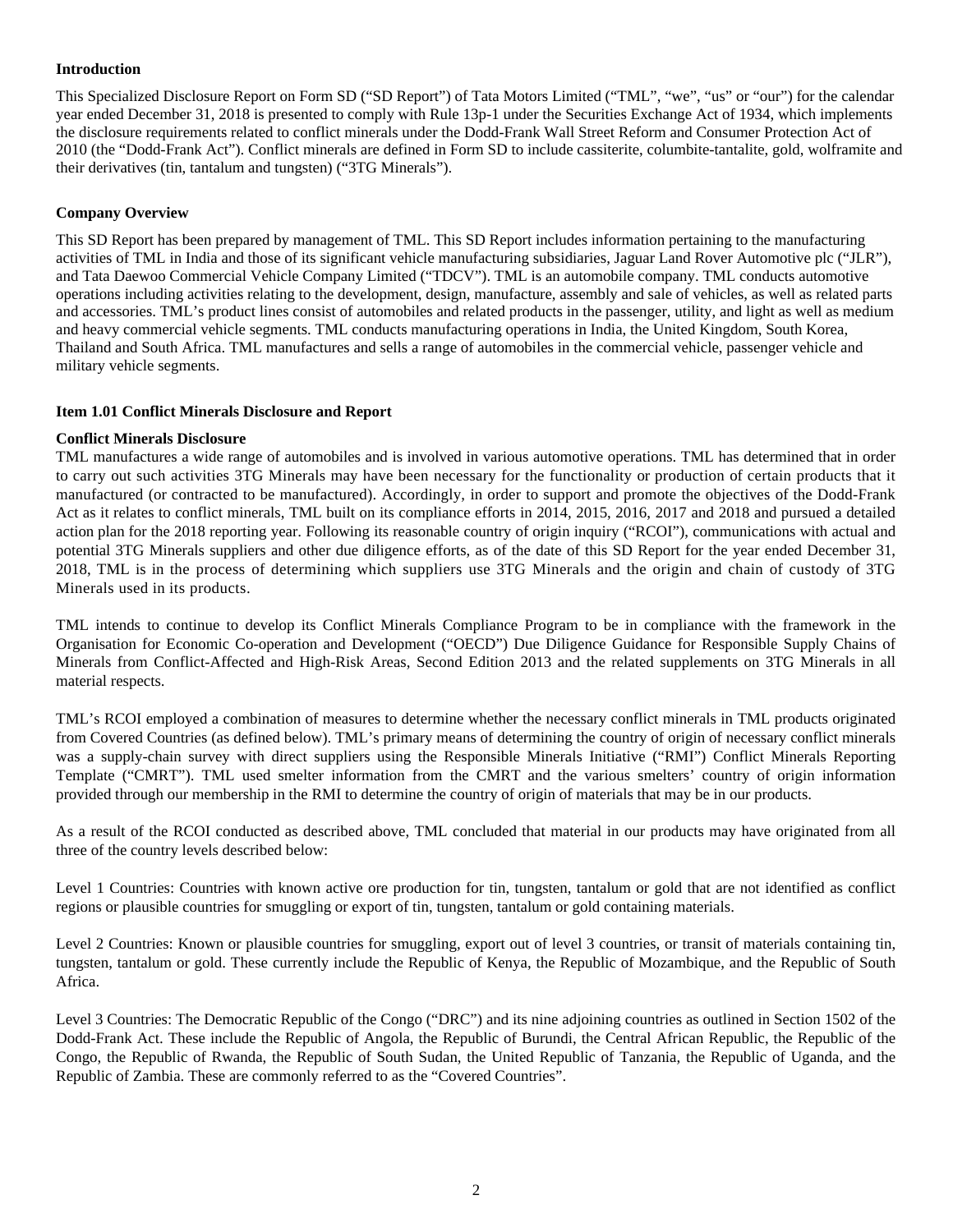The RCOI and due diligence conducted by TML, and the results thereof, are described in the Conflict Minerals Report, which report is attached as Exhibit 1.01 to this SD Report and is incorporated into this Item 1.01 by reference. TML has also posted the Conflict Minerals Report to its website at http://www.tatamotors.com/investors/investors.php. The content of such website is not a part of this SD Report.

# **Item 1.02 Exhibit**

A copy of TML's Conflict Minerals Report is filed as Exhibit 1.01 to this SD Report.

# **Item 2.01 Exhibits**

The following exhibit is filed as part of this Form:

**EXHIBIT 1.01** – Conflict Minerals Report as required by Items 1.01 and 1.02 of Form SD.

\* \* \* \* \*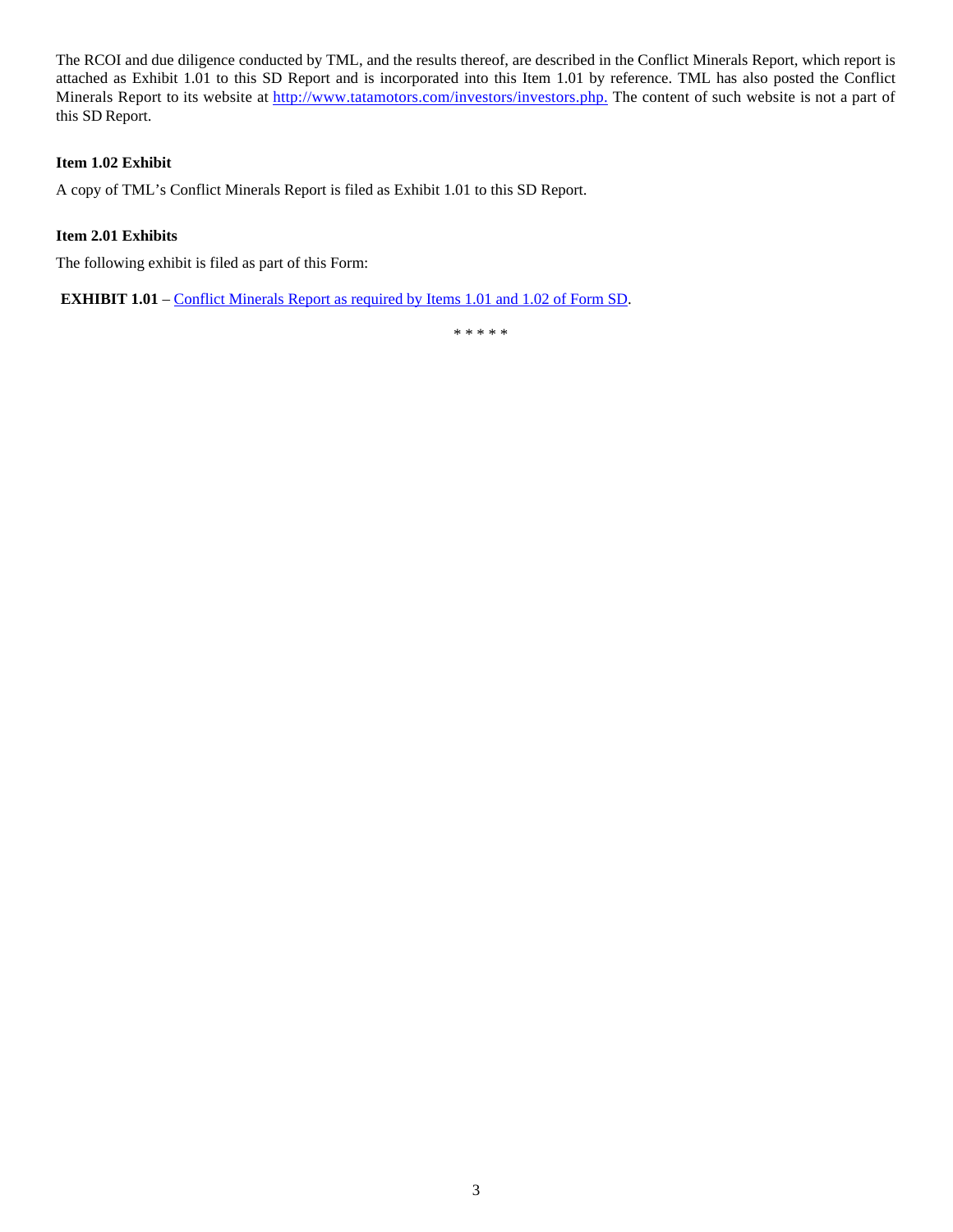#### SIGNATURES

Pursuant to the requirements of the Securities Exchange Act of 1934, the registrant has duly caused this report to be signed on its behalf by the duly authorized undersigned.

**TATA MOTORS LIMITED** (Registrant)

By: /s/ Mr. P. B. Balaji By: /s/ Mr. Guenter Butschek<br>Name: Mr. P. B. Balaji By: /s/ Mr. Guenter Butschek<br>Name: Mr. Guenter Butschek Name: Mr. P. B. Balaji Name: Mr. Guenter Butschek<br>Title: Group CFO, Tata Motors Limited Title: CEO & Managing Direction

Title: CEO & Managing Director, Tata Motors Limited

Date: May 31, 2019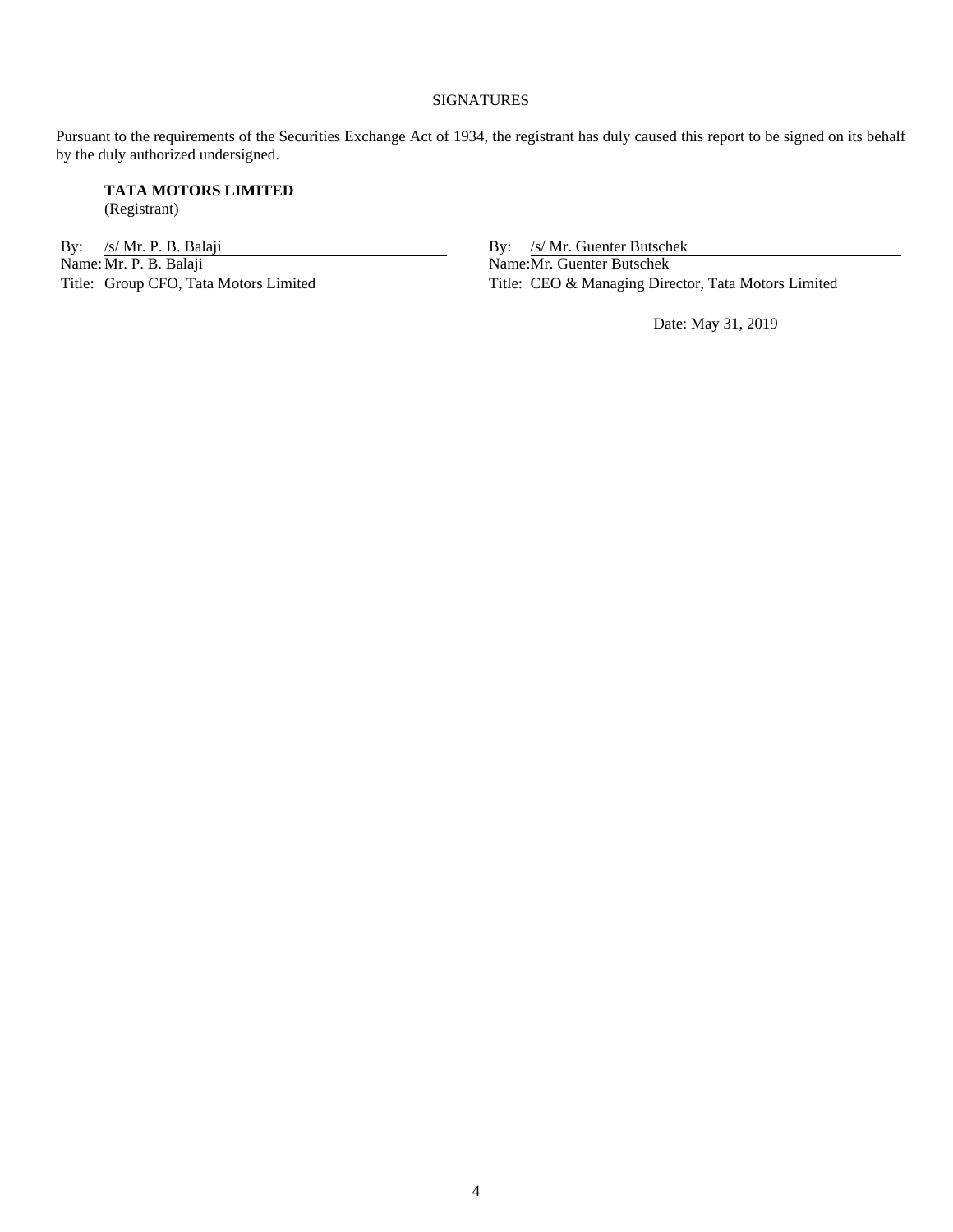# **Tata Motors Limited**

# **Conflict Minerals Report for the year ended December 31, 2018**

This Conflict Minerals Report ("CMR") of Tata Motors Limited ("TML", "we", "us" or "our") for the year ended December 31, 2018 is presented to comply with Rule 13p-1 ("Rule 13p-1") of the Securities Exchange Act of 1934, as amended. Capitalized terms used but not defined herein have the meanings set forth in our Specialized Disclosure Report on Form SD for the year ended December 31, 2018 ("SD Report"). Except as otherwise expressly indicated, this CMR includes information pertaining to the manufacturing activities of TML in India ("TML India") and those of its significant vehicle manufacturing subsidiaries, Jaguar Land Rover Automotive plc ("JLR") and Tata Daewoo Commercial Vehicles Company Limited ("TDCV"). JLR and TDCV are hereinafter collectively referred to as the "subsidiaries".

#### **Section 1: Products Overview**

TML manufactures and sells a range of automobiles and automotive products in the following segments:

- Passenger;
- Utility;
- Light Commercial;
- Medium Commercial; and
- Heavy Commercial.

TML's automotive vehicles and products are manufactured using a variety of materials and components. Based on an internal assessment, TML has determined that certain 3TG Minerals, defined in Form SD to include cassiterite, columbite-tantalite, gold, wolframite and their derivatives (tin, tantalum and tungsten), may be necessary to the functionality or production of the components contained in products manufactured or contracted to be manufactured by TML – for example, electronics, chassis, powertrains, HVAC systems and trims.

#### **Section 2: Supply Chain Overview**

For the 2018 reporting year, TML India, JLR and TDCV collectively had a network of over 2,000 suppliers, which supplied over 140,000 distinct components. TML does not directly purchase ore or unrefined 3TG Minerals from mines, and the mines producing minerals and the smelters who can provide relevant information regarding the source of 3TG Minerals are several tiers down in the supply chain from its direct suppliers. As a result, TML relies on its suppliers to provide information on the origin of the 3TG Minerals contained in components and materials supplied to TML, including with respect to sources of 3TG Minerals that are supplied initially to TML's suppliers by sub-tier suppliers.

# TML's manufacturing operations comprise:

- Six manufacturing units in India associated with operations of TML India, which procured in excess of 90,000 different components from 1,025 direct suppliers, the majority of which are located in India, during the year ended December 31, 2018;
- Four manufacturing units in the United Kingdom, one manufacturing unit each in Slovakia, Austria (Contract manufacturing location) and Brazil, one manufacturing unit which is a joint venture in China and one assembly plant in India associated with operations of JLR, which procured in excess of 35,000 directly ordered parts from circa 400 core production suppliers during the year ended December 31, 2018; and
- One manufacturing unit in South Korea associated with operations of TDCV, which procured in excess of 20,000 components from 287 direct suppliers, the majority of which are located in South Korea, during the year ended December 31, 2018.

TML continues to educate its supplier base regarding the Conflict Minerals disclosure requirements through online portals (Supplier Relationship Management, Achilles Automotive and i-point), vendor council meetings and communications by senior procurement executives. In accordance with the Organisation for Economic Co-operation and Development ("OECD") Due Diligence Guidance for Responsible Supply Chains of Minerals from Conflict-Affected and High-Risk Areas, Second Edition 2013 and the related supplements Areas (the "OECD Due Diligence Guidance"), TML has adopted the following supply chain policy on Conflict Minerals (the "Conflict Minerals Policy").

# **Tata Motors Limited Supply Chain Conflict Minerals Policy**

#### Commitment to Sourcing Responsibly

Tata Motors Limited ("TML") is committed to promoting and supporting various laws that aim to prevent the use of minerals that directly or indirectly finance or benefit armed groups in the Democratic Republic of the Congo or its adjoining countries (the "Covered Countries"), as contemplated under the Dodd-Frank Wall Street Reform and Consumer Protection Act of 2010 (the "Dodd- Frank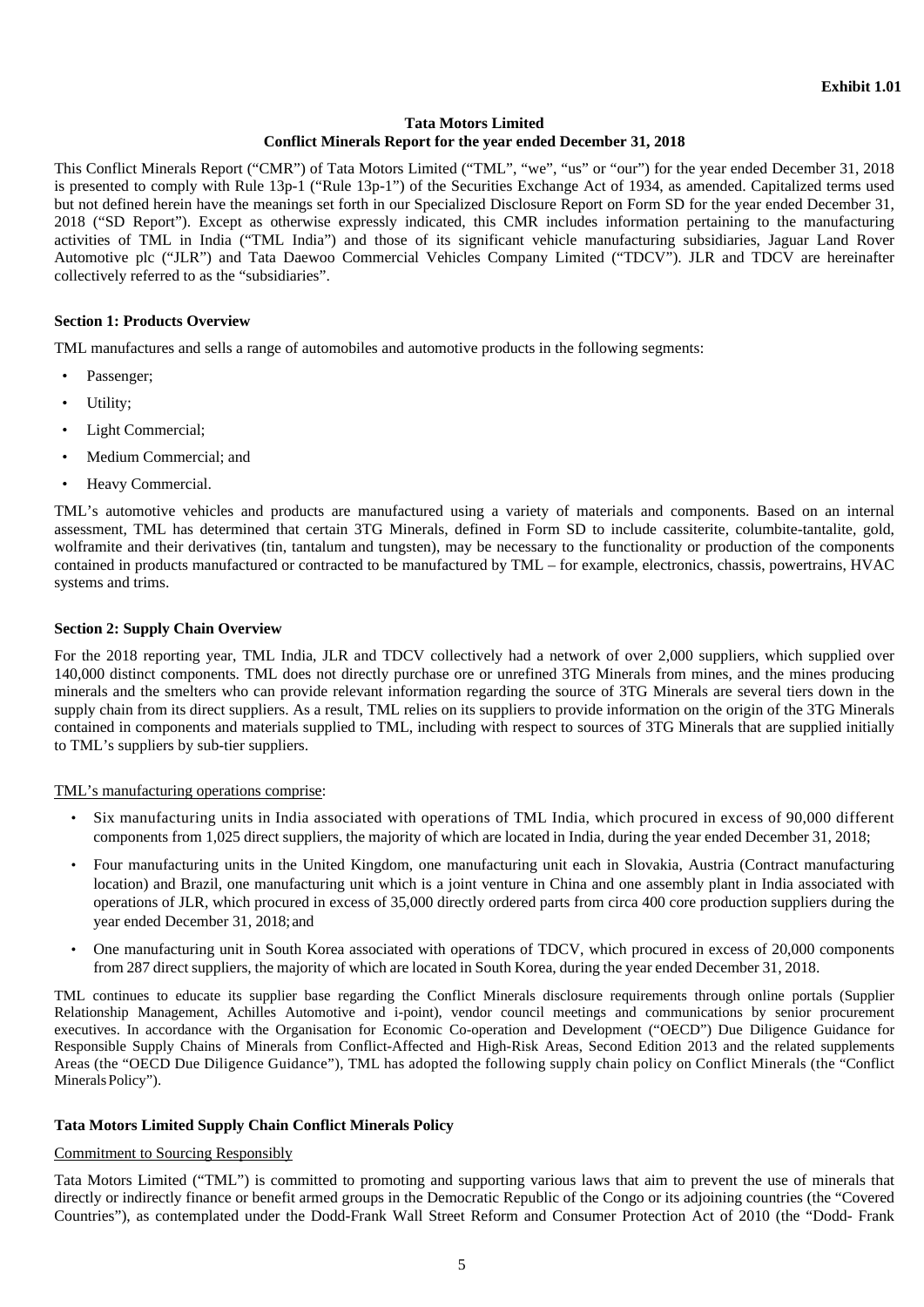Act") and the rules and regulations promulgated thereunder ("Conflict Minerals").

TML is committed to sourcing products and materials from companies that share its values around human rights, ethics and environmental responsibility. Consistent with the spirit of related laws, rules and regulations regarding responsible sourcing and Conflict Minerals, including those promulgated under U.S. law, TML is committed to sourcing minerals in a responsible manner.

Tata Motors Limited Supplier Expectations

- To ensure its commitment to support the objectives of the Dodd-Frank Act and other similar laws, TML requires its suppliers to comply with the Conflict Minerals reporting requirements and to engage in due diligence of their supply chains in accordance with an internationally recognized framework, such as the OECD Due Diligence Guidance for Responsible Supply Chains of Minerals from Conflict-Affected and High-Risk Areas.
- TML requires its suppliers to state whether the parts supplied to TML consist of 3TG Minerals (defined to include cassiterite, columbite-tantalite, gold, wolframite and their derivatives (tin, tantalum and tungsten)) and to report the source of the 3TG Minerals included in their parts supplied to TML.
- To achieve the ultimate objective of sourcing minerals from conflict free zones, TML constantly encourages its suppliers to source minerals responsibly with certified conflict-free smelters, wherever possible, to increase TML's level of confidence that the parts in its vehicles are sourced responsibly.
- Suppliers currently sourcing minerals with suspected links to the Covered Countries may continue to do so as long as they continue to exhibit substantial efforts to trace the exact origin of 3TG Minerals used in the components supplied to TML.
- TML is committed to elimination of procurement, as and when commercially practical, of products containing Conflict Minerals.
- TML will evaluate its willingness to continue its partnership with each supplier based on such supplier's efforts to prevent the procurement of Conflict Minerals.

Suppliers and other external parties are encouraged to contact TML at ConflictMinerals@tatamotors.com, if they wish to seek guidance on this Conflict Minerals Policy or report concerns.

# **Section 3: Actively participating in industry collaboration for a cohesive, effective and synergic global responsible sourcing program**

With the view to further step up TML's efforts in line with the TML's commitment for responsible sourcing, TML started collaborating with other industry players by joining the Responsible Minerals Initiative ("RMI"), formerly known as Conflict-Free Sourcing Initiative ("CFSI") (66 CFSI 22), in November 2016. Founded in 2008 by members of the Electronic Industry Citizenship Coalition and the Global e-Sustainability Initiative, the RMI has grown into one of the most utilized and respected resources for companies from a range of industries addressing conflict minerals issues in their supply chains represented by 350 global leading companies from seven diverse industries. In addition to other responsible sourcing initiatives, RMI conducts an independent, third-party audit that determines which smelters and refiners can be validated as "conflict-free," in line with the OECD Due Diligence Guidance. RMI also organizes an annual Conflict-Free Sourcing Initiative Workshop, which brings together hundreds of representatives from industry, government and civil society for updates, in-depth discussions and guidance on best practices on responsible mineral sourcing.

TML participates in annual conferences organized by RMI, and is also part of the following member forums to keep informed about developments in responsible sourcing.

- 1. CFSI Market Acceptance team
- 2. Smelter Engagement Team
- 3. CFSI Stakeholder's call
- 4. Due Diligence Team
- 5. Gold Sub Team
- 6. CMRT Team

TML believes its membership in RMI provides it with wider access to smelters around the world and allows it to leverage RMI's smelter certification and verification activities.

# **Section 4: TML's RCOI and due diligence for the year ended December 31, 2018**

# **A. TML Conflict Mineral Reporting Team**

During the 2018 reporting year, TML India's Cross Functional Core Team ("CFCT"), which is comprised of selected experts from various divisions, including Purchasing & Supply Chain, Materials, Design and Legal along with the support teams from Sustainability, Finance, Information Technology and Internal Audit, devised an action plan for its Conflict Minerals Compliance Program ("CMCP") for TML India and coordinated with corresponding CFCTs of JLR and TDCV to conduct appropriate diligence, and to prepare and file the SD Report and CMR for 2018. The reporting structure reflects: (i) the unique line of products offered by the relevant subsidiaries and (ii) the use of different supply chains and procurement systems by each of the relevant subsidiaries.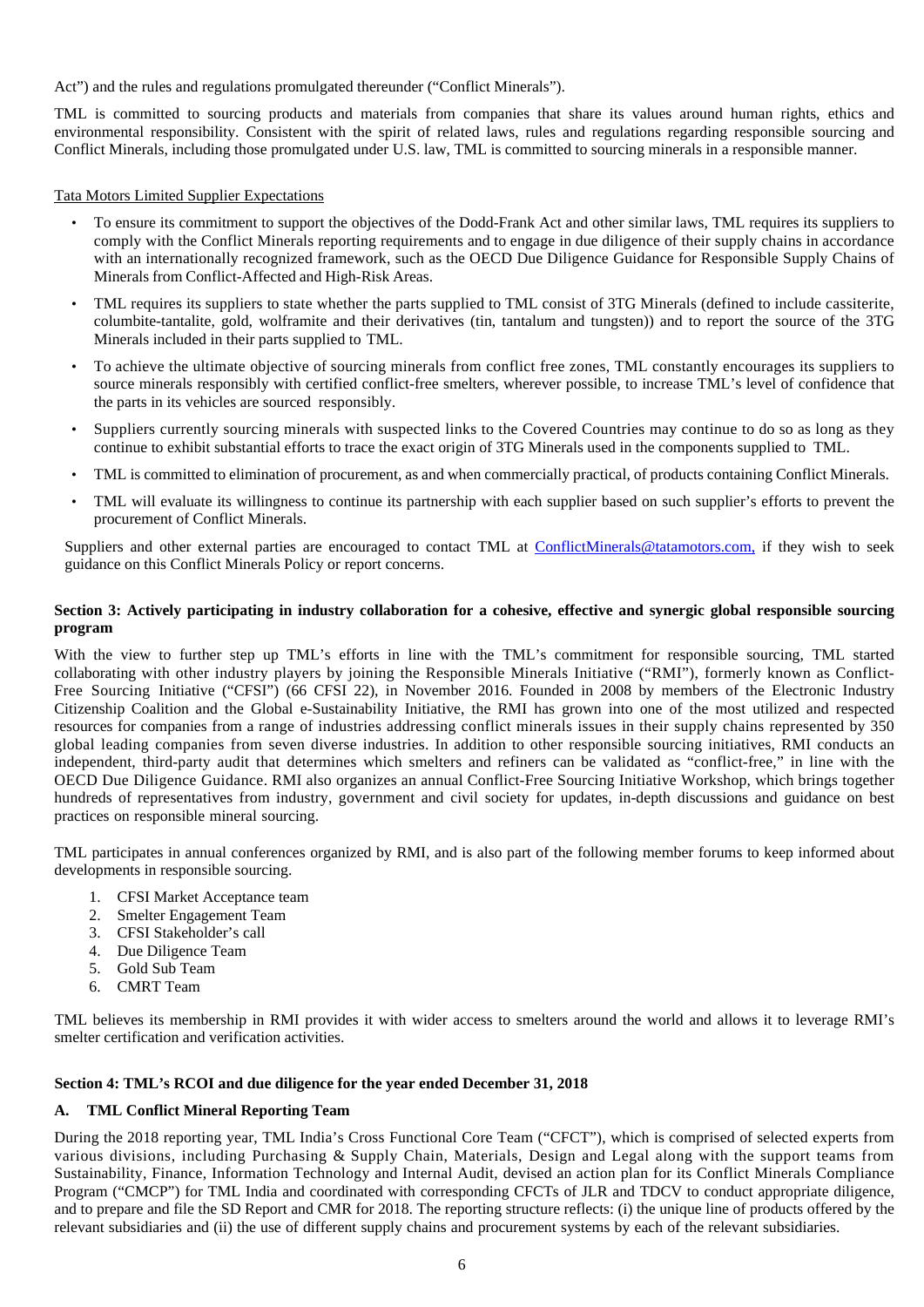# **B. Actions to facilitate TML's Conflict Mineral Compliance Program**

TML performed its RCOI process with respect to manufacturing operations and suppliers of TML India, JLR and TDCV, which together represented substantially all of TML's consolidated revenues for the fiscal year ended March 31, 2018. Each of TML India, JLR and TDCV used the CMRT Questionnaire, a web-based survey tool developed by RMI for collecting responses from their respective supplier bases as part of their RCOI process. However, each of these entities followed independent procedures in reaching out to their respective supplier base as part of this exercise.

In addition to the RCOI process using the CMRT Questionnaire, each of TML India, JLR and TDCV conducted further inquiries with respect to its suppliers in order to trace the precise source and chain of custody of the 3TG Minerals.

Each year, TML is determined to expand its visibility into its supply chain, with the goal of covering 100% of its supplier base and determining with certainty the origin of all the 3TG Minerals used in TML vehicles and products.

TML aims to structure its due diligence processes in accordance with the OECD Due Diligence Guidance, which sets forth the following five steps for establishing a responsible supply chain: (i) establishing strong company management systems, (ii) identifying and assessing risks in the supply chain, (iii) designing and implementing a strategy to respond to identified risks, (iv) carrying out an independent third party audit of supply chain due diligence at identified points in the supply chain, and (v) reporting annually on supply chain due diligence.

The procedures followed by each entity are described below.

# **1. TML India RCOI process**

The operations department of TML India's Purchasing & Supply Chain division was designated with the responsibility of communicating with TML India's suppliers. This year TML India has distributed the CMRT Questionnaire to all its 1025 suppliers (representing 100% of annual purchase value). For the 2018 reporting year, TML worked to expand its supplier outreach by targeting additional critical suppliers in order to fulfill its commitment toward the CMCP. Under the impact project we are building strategic supplier base and we want to have 650 as our supplier base by year end.

TML India's CFCT deployed a web-based survey tool for the purpose of collecting responses for the RCOI process using the CMRT Questionnaire, which allows for year-over-year aggregation analysis. Commencing in 2014, in addition to directly contacting its supplier base, TML India has implemented the process of identifying components within its products that are likely to contain 3TG Minerals and the corresponding suppliers supplying those components. Through this process, TML India identified 157 potential suppliers of materials and components containing 3TG Minerals.

This list of 157 suppliers was compared to the responses of 896 suppliers received through the CMRT Questionnaire for the 2018 reporting year, which analysis identified discrepancies between the responses from 97 suppliers and TML India's internal data. In order to conduct further verification of the data, further queries were made of these potential 3TG Mineral Suppliers to conclusively determine whether they supply components containing 3TG Minerals and if such 3TG Minerals are sourced from conflict areas. As of the date of this CMR, TML India verified the accuracy of the responses of 157 suppliers who acknowledged that they supply components containing 3TG Minerals, however, as described below, these responses do not in all cases provide sufficient clarity to trace the precise source and chain of custody of the 3TG Minerals.

# *RCOI Results*

The RCOI data for TML India cannot at this stage be attributed to a specific product or product-category level. The process of collecting and analyzing RCOI data is ongoing, and TML India intends to pursue and refine this process going forward, with an increased focus on suppliers identified by TML India as being likely suppliers of components containing 3TG Minerals. Of the 1025 suppliers with 100% annual purchase value queried by TML India, approximately 88% responded to the CMRT Questionnaire. Of the suppliers that have been queried, as of the date of this CMR:

- 739 suppliers have responded that they do not supply components containing any 3TG Minerals; TML India is in the process of conducting further verification and analysis of the responses.
- 157 suppliers have responded that their components include one or more 3TG Minerals. However, their responses to the CMRT Questionnaire do not in all cases provide sufficient detail to trace the precise source and chain of custody of the 3TG Minerals. TML India is engaging in further verification of these responses and strategizing on further inquiries in order to obtain further information regarding the underlying supply chain.
- 129 responses from suppliers remain pending.

Though TML India has witnessed gradual progress in responsiveness of its suppliers there are still several of its suppliers who have as yet been unable or unwilling to respond. In order to address this, TML India intends to specifically focus more on supplier awareness by preparing training modules and other informatory modules apprising them of the importance of this program and persuading them to participate by making complete disclosures. Apart from this, TML India also plans to organize supplier meets, thus providing them a forum to address their views and concerns.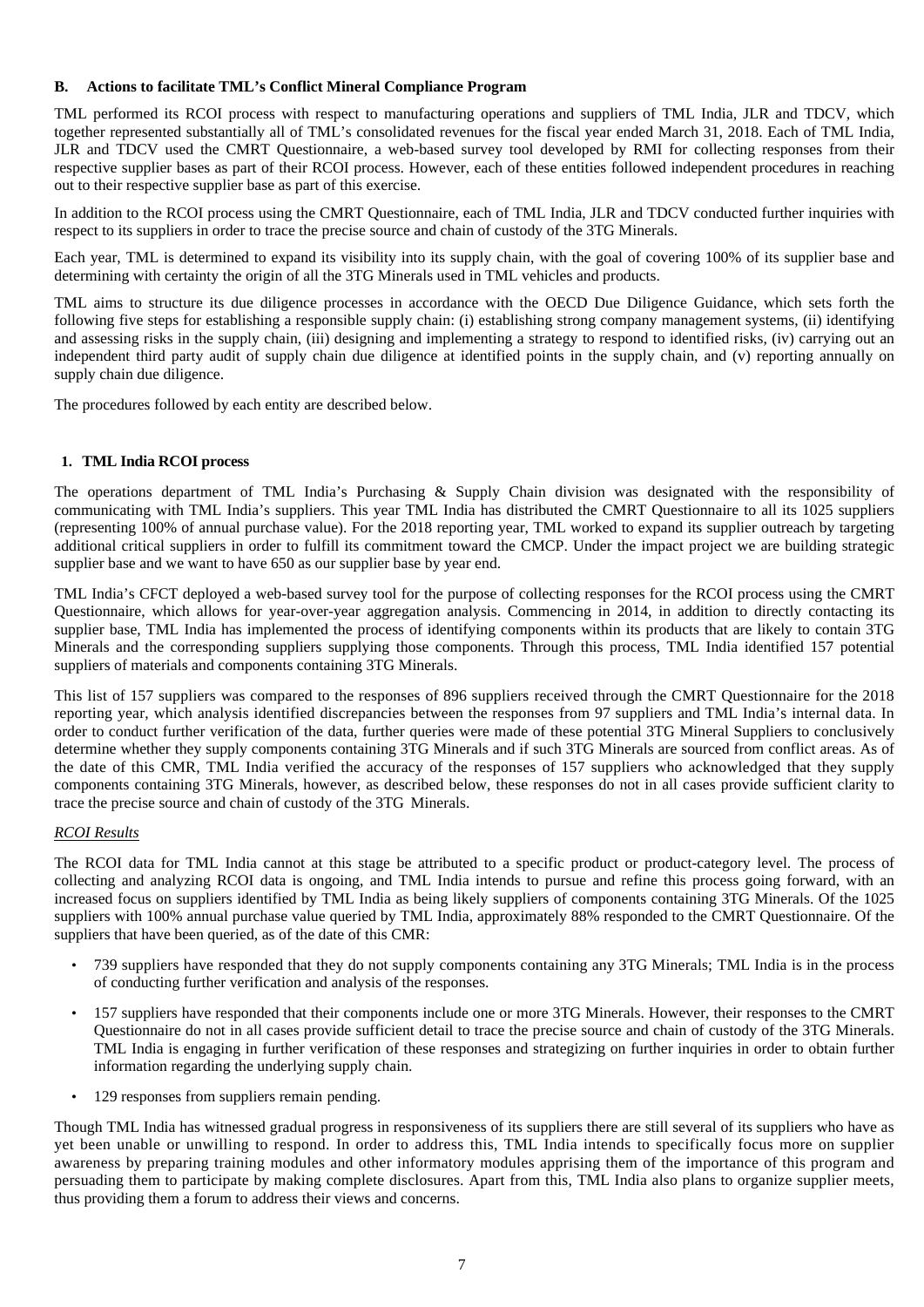64 of the potential suppliers who supply 3TG Minerals have confirmed that they maintain a conflict minerals policy which is also available on their websites. They are actively engaging their supply chain to collect smelter information their feedback indicates to TML that they have better visibility than in the previous reporting year. 305 of the suppliers have also stated taking corrective action based on their supplier responses and due diligence. 157 suppliers have shared in their RCOI response that 316 smelters which are reported by their suppliers are certified by RMI.

While the RCOI and supply chain due diligence process is ongoing, as of the date of this CMR, none of TML India's suppliers have indicated that 3TG Minerals originating from any Covered Country have definitively been included in the components supplied to TML India.

# **2. JLR RCOI process and independent review**

JLR used the CMRT Questionnaire to gather information from its suppliers. The CMRT Questionnaire was distributed to JLR's production suppliers either directly by JLR or by using Achilles Automotive, a third-party platform. Due to the extensive use of 3TG Minerals within the JLR supplied components (particularly electronics and alloys) as identified through the International Materials Database System ("IMDS"), JLR focused its supply chain enquiries at a supplier level rather than at a component level. Responses were cross-checked using the IMDS, through which JLR's production suppliers are required to report all materials contained within components supplied to JLR.

# *RCOI results*

The RCOI data for JLR was received at a supplier level and cannot be attributed to a specific product or product category level at this stage. For the reporting year 2018, JLR adopted an approach based on annual purchase value of the suppliers similar to that of TML India and communicated with suppliers covering more than 91% of its total annual purchase value for the fiscal year ended March 31, 2018. This included its suppliers with group sales to JLR of over £5 million, compared to a £10 million threshold for the reporting year 2017. This year JLR has increased the coverage of its suppliers to include those with a group-level spend over £5 million, as well as suppliers identified in the 2017 and 2018 IMDS Report as supplying products containing one or more 3TG Minerals. Responses were received from approximately 97% of the 646 suppliers who were invited by JLR to respond to the CMRT Questionnaire. Of the suppliers queried, as of the date of this CMR:

- 269 confirmed that they do not supply components containing any 3TG Minerals. With respect to these 269 suppliers who have responded that they do not supply components containing any 3TG Minerals, JLR has conducted further verification, including by comparing the responses to the information present in the IMDS system.
- 358 responded that their components include one or more 3TG Minerals. However, their responses to the CMRT Questionnaire do not in all cases provide sufficient detail to trace the precise source and chain of custody of the 3TG Minerals. JLR intends to conduct further inquiries with respect to a selection of these suppliers based on their feedback. 252 smelters identified in the supplier responses are certified by RMI as conflict free.
- 19 responses from suppliers remain pending as of the date of this CMR. With respect to these 19 non responses, JLR intends to specifically focus more on supplier awareness by providing information materials apprising them about the importance of this program and persuading them to participate by making complete disclosures.

While the RCOI and supply chain due diligence process is ongoing as of the date of this CMR, none of JLR's suppliers that have responded to the CMRT Questionnaire has indicated that any 3TG Minerals that originate from any Covered Country have been included in the products supplied to JLR.

#### *Independent Review by PricewaterhouseCoopers ("PwC")*

JLR engaged PwC to undertake an independent review (though not a formal audit) of a random sample of responses to check the integrity, coherence and efficiency of the inquiry process adopted by JLR. For this review, PwC were provided with a sample of 125 (compared to 100 for the reporting year 2017) of the CMRT Questionnaire responses that JLR received in connection with the preparation of this CMR. Out of 125 suppliers, 117 suppliers declared use of at least one 3TG mineral in manufacturing of the component supplied to JLR from their side. The conclusions from PwC's review of the sample of CMRT Questionnaires for 2018 are summarized below:

- For 2018, 40 of the 117 (34%) JLR suppliers achieved "good visibility" of their supply chain, in comparison with 31 of 76 (41%) JLR suppliers for 2017; "good visibility" is deemed to have been achieved if a supplier is able to obtain information from 75% or more of its supply chain, including the smelter name and location.
- 91 of 117 (78%) of the suppliers using one or more 3TG minerals suppliers (compared to 62 of 76 (82%) in 2017) have implemented a Conflict Minerals policy.
- 88 of the 117 (75%) of the suppliers using one or more 3TG minerals suppliers (compared to 52 of 76 (68%) in 2017) have conducted due diligence measures beyond responding to the RCOI.
- Out of the 125 suppliers that were assessed in 2018, 117 supplier CMRT submissions reported 3TG. Of the 117 supplier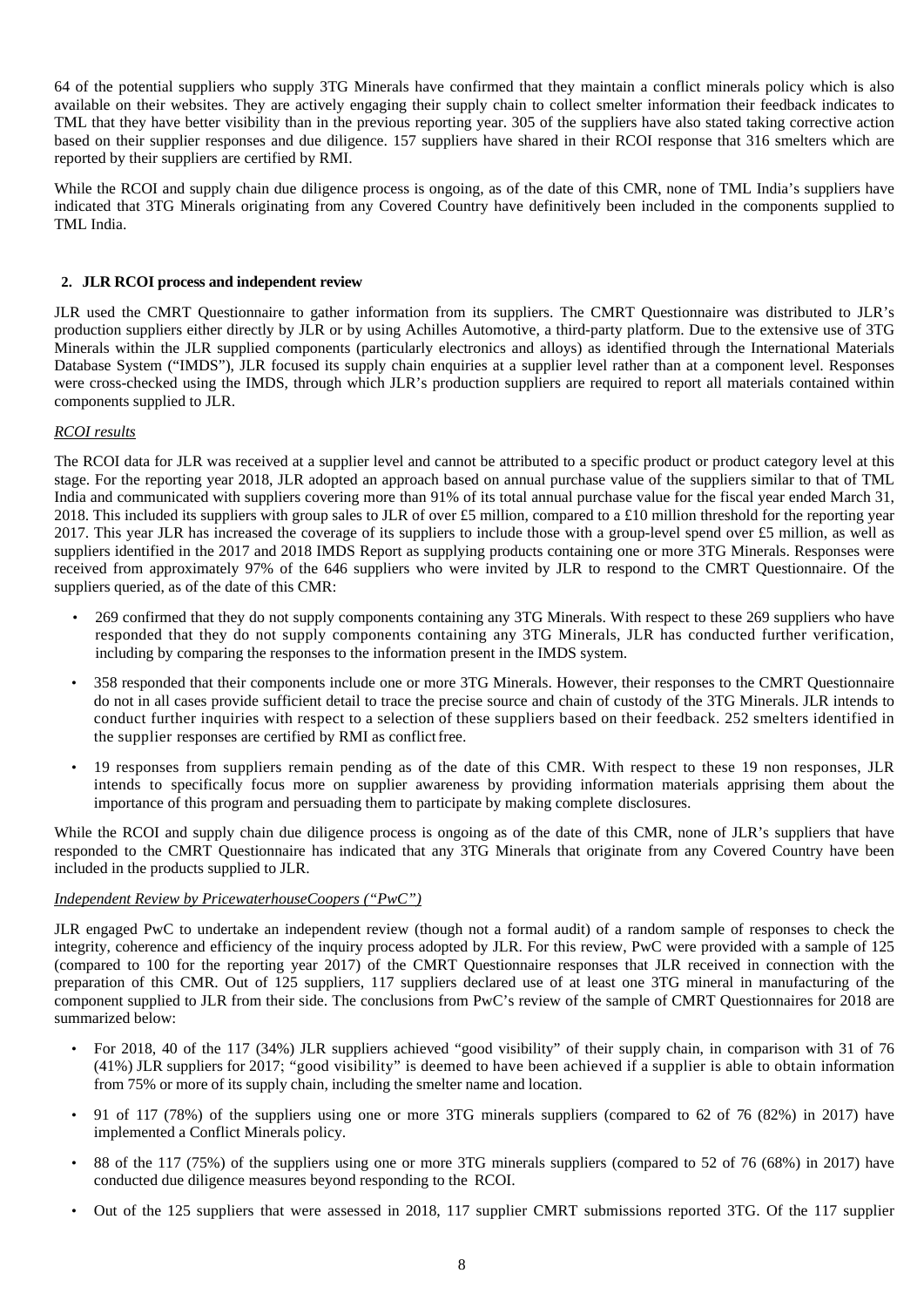CMRT submissions reporting 3TG, 110 (94%) provided a smelter list for tier 1 suppliers. Therefore 7 of the 117 did not provide a smelter list.

- 91 JLR suppliers provided a smelter list in their submission indicating that the smelters they use are located in Covered Countries and are not on the Conflict Free Smelter Program list. With respect to some of these selected suppliers, JLR intends to undertake further due diligence
- Across the 125 suppliers reviewed, two smelters were identified that are not certified, and also located in Covered Countries. Due to JLR's position in the supply chain, we are unable to verify specific facilities used by these suppliers to process the Conflict Minerals in our vehicles and products.
- 8 of 125 JLR suppliers declared in their CMRT Questionnaire responses that they did not supply JLR with products containing 3TG Minerals.

#### *Due Diligence Interviews by PwC*

- During 2017 and 2018, JLR engaged PwC to conduct due diligence interviews with selected suppliers, based on spend and CMRT responses. From the 2017 CMRTs, 15 suppliers were contacted, with 11 suppliers agreeing to be interviewed.
- From the 2018 CMRTs, 22 suppliers were contacted and interviewed.
- The suppliers interviewed from the 2018 CMRT respondents were assessed on their management systems, supplier due diligence, and monitoring and reporting. The observations from the due diligence interviews highlight that suppliers are demonstrating a growing familiarity with respect to conflict minerals requirements.

#### **3. TDCV RCOI processes and communication with 3TG Mineral Suppliers**

For the 2018 reporting year, TDCV reached out to all of its 261 active domestic and overseas suppliers to submit a response to the CMRT Questionnaire, in line with the approach adopted for the 2017 reporting year, TDCV has not included those listed Suppliers from whom TDCV had no business or transaction for this fiscal year.

#### *RCOI Results*

The RCOI data for TDCV cannot at this stage be attributed to a specific product or product-category level. Approximately 92% of suppliers queried responded to the CMRT Questionnaire. Of the responding suppliers:

- 196 responded that they do not supply components containing any 3TG Minerals. TDCV intends to conduct further verification to determine conclusively the presence or absence of 3TG Minerals in the materials supplied by these suppliers.
- 63 responded that their components include one or more 3TG Minerals. However, their responses to the CMRT Questionnaire do not in all cases provide sufficient detail to trace the precise source and chain of custody of the 3TG Minerals.

Of the 63 suppliers who responded that their components include one or more 3TG Minerals, TDCV also noted, based on its inquiries, that:

- 29 suppliers acknowledged that certain of their smelters source 3TG Minerals from the Covered Countries. With respect to these 29 suppliers, TDCV has planned to conduct an awareness program and formal sessions with the suppliers to find an alternative way of sourcing these materials from conflict free zones.
- 17 suppliers indicated that the smelters in their supply chains did not source 3TG Minerals from the Covered Countries.
- 20 suppliers noted that they have identified all smelters in their supply chain supplying 3TG Minerals. 43 suppliers had not identified all smelters in their supply chain. TDCV intends to conduct further verification to determine whether the ultimate sources of 3TG Minerals are conflict free.
- 44 suppliers acknowledged that they have adopted a policy governing procurement and use of 3TG Minerals in their operations and 37 suppliers acknowledged that they participate in conflict free sourcing programs.
- 19 suppliers had not adopted a policy governing procurement and use of 3TG Minerals in their operations and 9 suppliers indicated that they do not participate in conflict free sourcing programs. With respect to the 19 suppliers that have not adopted such a policy and the 9 suppliers that do not participate in conflict free sourcing programs, TDCV is planning to conduct vendor council meetings and to formulate web tools to encourage and assist these suppliers to adopt such a policy and to participate in conflict free sourcing initiatives, respectively.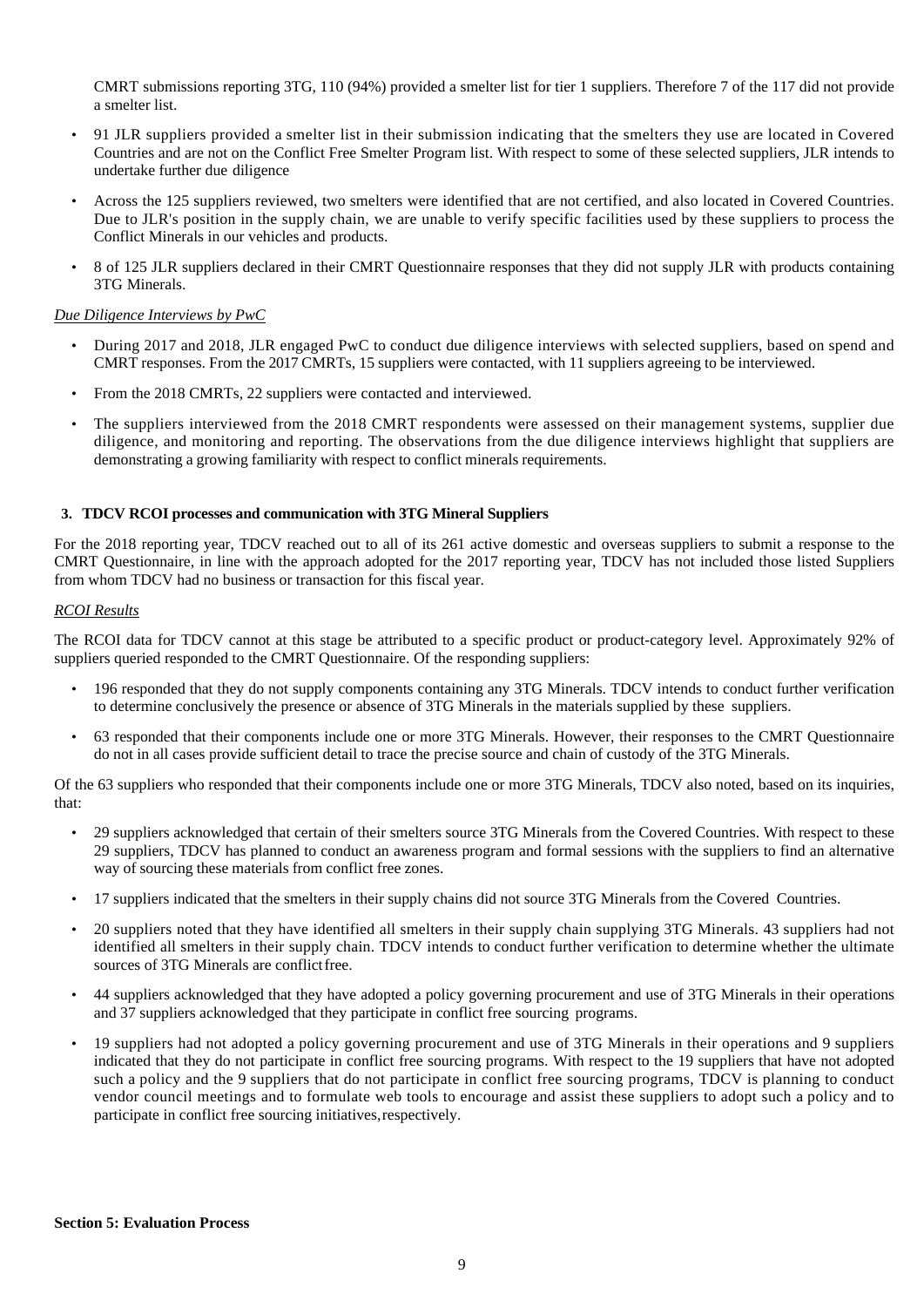TML India's, JLR's and TDCV's evaluation teams reviewed a total of 1784 (for TML) RCOI responses (896, 627 and 261 for TML India, JLR and TDCV, respectively) they received in connection with the preparation of this CMR. TML conducted further verification with respect to 578 responses from potential 3TG Mineral suppliers (157, 358 and 63 for TML India, JLR and TDCV, respectively).

As of the date of this CMR, evaluation teams at TML India, JLR and TDCV are engaging with suppliers who have not responded to the CMRT Questionnaire, or whose responses are otherwise insufficient for TML to determine the origin and chain of custody of the 3TG Minerals.

#### **Section 6: Due Diligence Results**

TML has a very complex supply chain with several tiers, and since it is a downstream supplier of finished products, it is several tiers away from mines, smelters and refineries. Due to such a position in the supply chain, TML needs to rely on the responses from and actions of its direct suppliers as to the sourcing of 3TG Minerals. For the reporting year 2018, the responses received by TML through the RCOI and the subsequent diligence have not provided adequate clarity as to the precise source or country of origin of all of the 3TG Minerals used in TML's products. As a result, TML is unable to disclose specific information regarding the facilities and country of origin pertaining to the 3TG Minerals used in the manufacture of its products.

Nevertheless, TML continues to engage in extensive liaising with its direct suppliers to acquire more specific information regarding the smelters, miners and refineries and to fulfill its commitment to the CMCP. TML intends to determine and disclose the relevant specific information once more accurate and complete data is available from its suppliers. For the above purpose, TML intends to continue to extend efforts towards developing and implementing its CMCP and working with suppliers in examining their supply chains for purposes of tracing the country of origin and chain of custody of the 3TG Minerals used in the manufacturing or production of its products.

#### **Section 7: The Road Ahead**

TML is gradually taking steps forward to establish a responsible supply chain. To ensure accountability, TML already has strong company management systems in place to identify and assess risks in the supply chain. For the next reporting year, TML has planned to engage with senior management to enhance contribution of efforts and resources towards the existing CMCP. Further, TML intends to provide extensive training and support materials and communications to educate and address the concerns of its suppliers, internal team members and its subsidiaries on the conflict minerals sourcing and disclosure requirements. In addition, TML intends to improve its tools, templates and processes for additional supply chain due diligence and analysis of the results of such due diligence.

Apart from this structured engagement and based on its previous and current assessments, TML has identified certain risks and plans to design and implement appropriate strategies in an effort to mitigate risks in its supply chain. To ensure such risk mitigation, TML is continually communicating and following up with direct suppliers, who have not submitted their responses or submitted insufficient declarations, through online portals, vendor council meetings and direct communications by TML's senior procurement executives. TML is simultaneously verifying the collected data and responses and seeks to address any discrepancies in the declarations submitted.

As it is evident from the survey undertaken that some suppliers do not have any 3TG Mineral sourcing policy or due diligence measures in place, TML is making efforts to encourage and assist such suppliers to develop their own conflict minerals supply chain policy and to participate in conflict free sourcing programs. TML finds it necessary to establish the environment that enables implementation of survey and due diligence through gathering information on smelters.

Further, with respect to those suppliers supplying components containing 3TG Minerals sourced from Covered Countries, TML is engaged in persuading these suppliers to audit its supply chain so as to ensure accurate reporting and simultaneously encouraging the supplier to source the 3TG Minerals from authorized or conflict free zones.

#### **Section 8: Independent Audit**

In accordance with the requirements of Rule 13p-1 and applicable guidance, the requirement for issuers to obtain an independent audit of its conflict minerals disclosures for reporting year 2018 is postponed pending further action from the Securities and Exchange Commission or its staff, unless the issuer voluntarily claims DRC conflict free status.

For the reporting year 2018, TML's engagement through the RCOI process and detailed communication with its suppliers have not provided adequate information to determine the source or country of origin of 3TG Minerals used in its products. Thus, TML is unable to determine the conflict free status of any of its products as of the date of this CMR, and thus, in accordance with guidance from the Securities and Exchange Commission, it has not obtained an independent audit of its disclosures in this CMR for 2018.

Additional information on this CMR can be obtained by contacting TML at: conflictminerals@tatamotors.com.